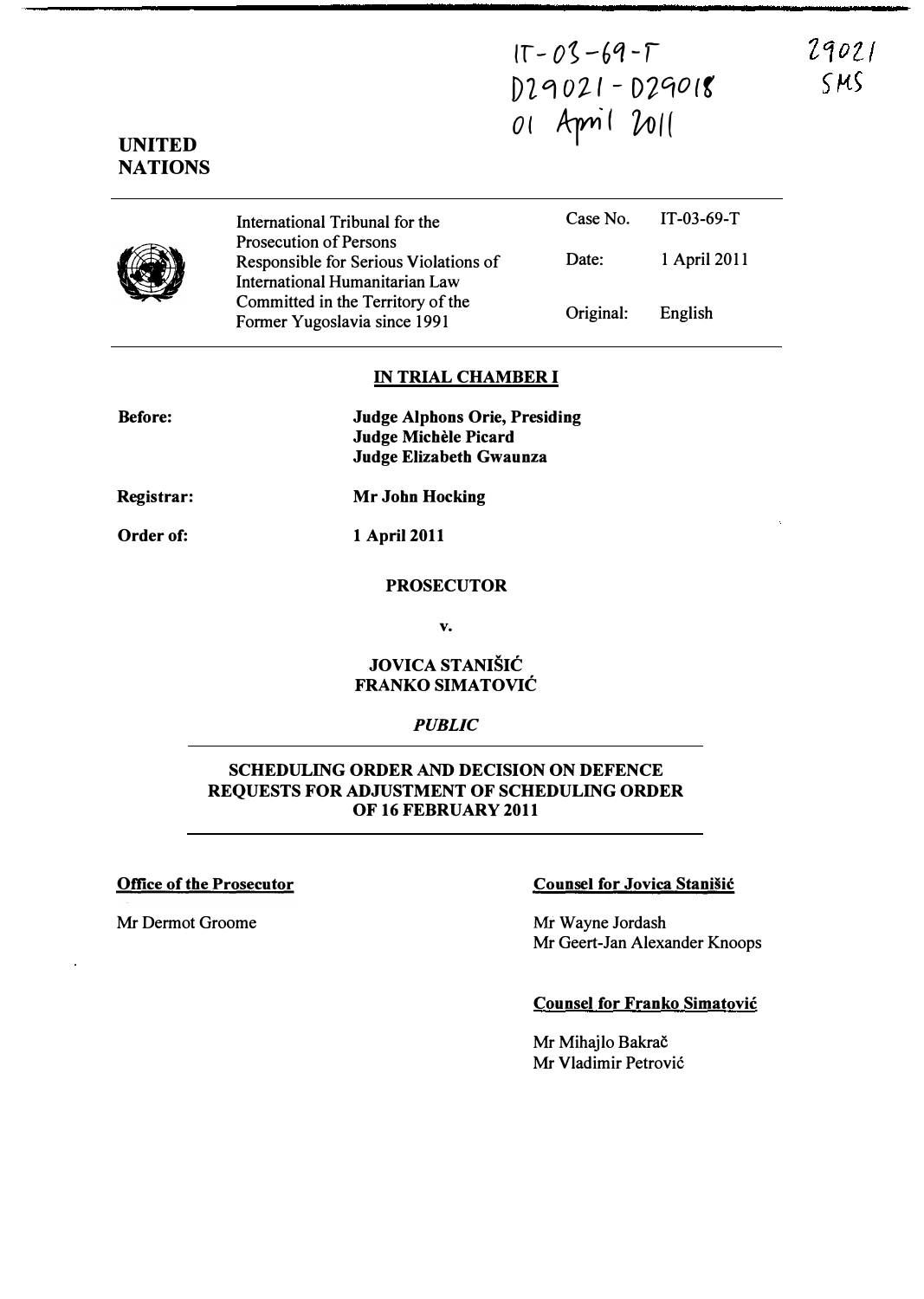TRIAL CHAMBER I of the International Tribunal for the Prosecution of Persons Responsible for Serious Violations of International Humanitarian Law Committed in the Territory of the Former Yugoslavia since 1991 ("Chamber");

RECALLING its scheduling order of 16 February 2011 ("16 February 2011 Order"), wherein the Chamber set out a provisional timetable in respect of (i) the hearing of any oral submissions pursuant to Rule 98 his of the Tribunal's Rules of Procedure and Evidence (respectively, "Rule 98 his hearing and "Rules"); (ii) the filing of any Defence witness and exhibit lists pursuant to Rule 65 ter  $(G)$  ("Rule 65 ter lists"); (iii) the performance by the Defence teams of any disclosure obligations pursuant to Rule 67(A) following the Chamber's decision in respect of any Rule 98 his submissions (respectively, "Disclosure Obligations" and "Rule 98 *bis* Decision"); (iv) the scheduling of any Pre-Defence Conference pursuant to Rule 73 ter ("Pre-Defence Conference"); and (v) the commencement of any Defence case; but did not set specific dates;

RECALLING further its scheduling order of 2 March 2011 ("2 March 2011 Order"), wherein the Chamber ordered that the Rule 98 his hearing, if any, take place on 7,8, 11, and 12 April 2011 and that the remainder of the 16 February 2011 Order remain in force until otherwise decided by the Chamber;

BEING SEISED of the Simatović Defence's request for adjustment of the 16 February 2011 Order ("Simatović Request"), $\cdot$  where  $S$  is the Simatović Defence submits, inter alia, that due to difference submits, inter alia, that due to difference submits, in the Simatović Request"),  $\cdot$ 

arising from its late appointment to the case, it has been unable to undertake the necessary preparations for Franko Simatović's Defence case,<sup>2</sup> and wherein it requests a period of five months - to be reckoned from the date of the Rule 98 *bis* Decision to the start of the Defence case for Jovica Stanišić – in which to prepare Simatović's Defence case;<sup>3</sup>

BEING SEISED also of the Stanisic Defence's request for adjustment of the 16 February 2011 Order ("Stanišić Request"),<sup>4</sup> wherein the Stanišić Defence requests leave to exceed the word limit<sup>5</sup> and submits, inter alia, that due to the particular problems faced by the Stanišić Defence<sup>6</sup> and the

<sup>1</sup>Defence Request for Adjustment of the Scheduling Order of 16 February 2011 (Public with Confidential Annex), 25 February 2011.

<sup>&</sup>lt;sup>2</sup> Simatović Request, paras 10-16.<br> $\frac{3}{2}$  Simatović Bequest, paras 25, 27

Simatović Request, paras 25, 27; see also paras 17-24. The Simatović Defence previously submitted that it intends to present its case after presentation of the case for Jovica StaniSic; see Simatovic Defence Submissions in Response to Questions from Trial Chamber, 2 February 2011, para. 3.

Stanišić Request for the Trial Chamber to Amend its 16 February 2011 Scheduling Order (Public with Confidential Annex A), 16 March 2011.

 $\frac{5}{\text{Stanisic} }$  Request, para. 6.

See Stanišić Request, paras 8-14, 16, 18, 24, 27-32.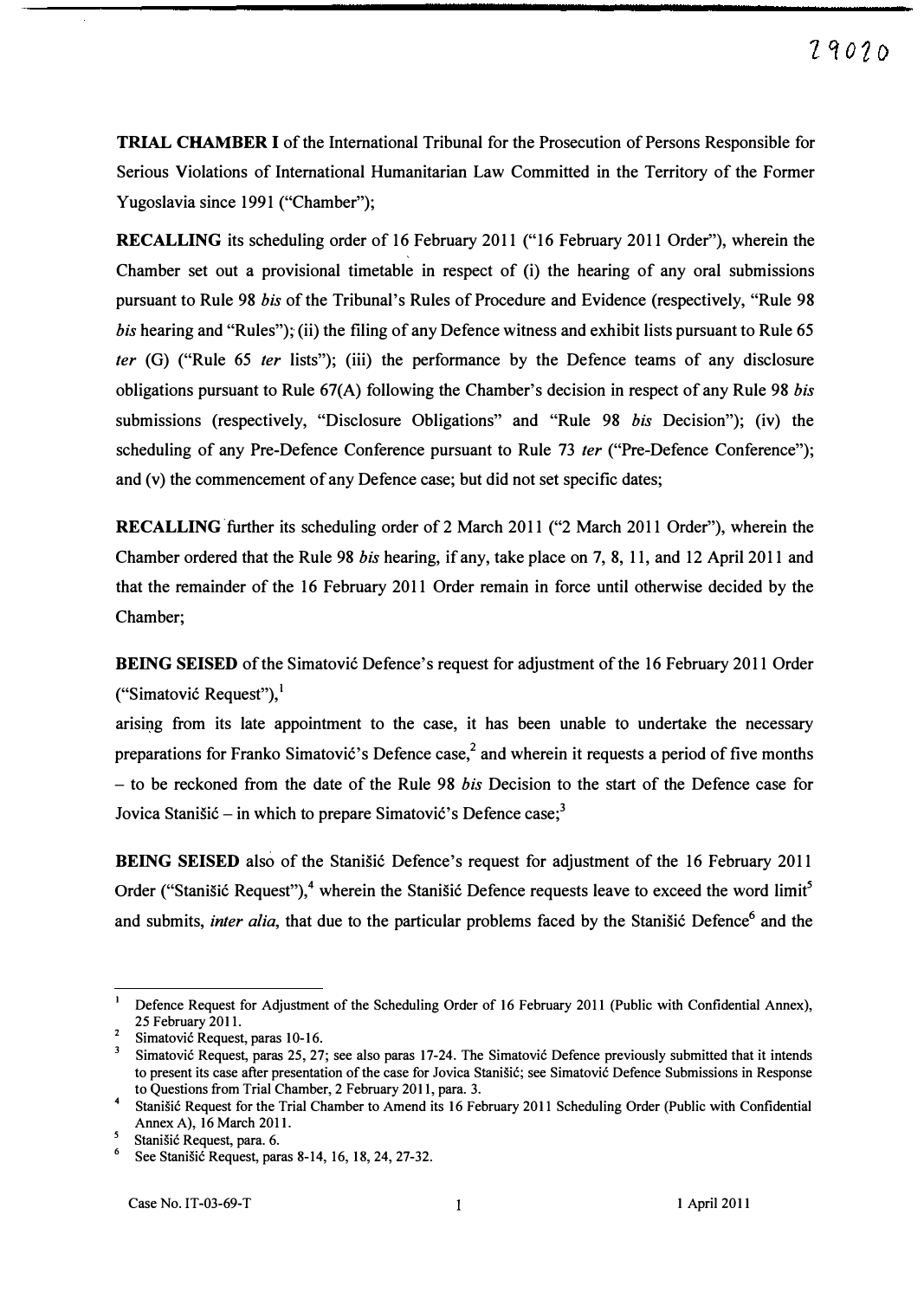"massive disclosures" by the Prosecution during the trial, $\lambda$  further time in preparation of the Defence case is essential to ensure protection of Stanišić's fair trial rights; and wherein it requests that the time between the Rule 98 *bis* Decision and the filing of the Rule 65 *ter* lists be extended to allow such filing in late May/early June 2011, and that the Defence case commence on 1 July  $2011$ ;<sup>8</sup>

**NOTING** the responses of the Prosecution to the Simatović Request<sup>9</sup> and the Stanišić Request,  $10$ wherein the Prosecution ultimately takes no position in relation to scheduling matters within the Chamber's discretion;

CONSIDERING that there is some merit in the submissions of the Simatovi6 Defence and the Stanišić Defence regarding the need for additional time for preparing the Defence case, if any, and that they have shown good cause for adjustment of the 16 February 2011 Order;

**CONSIDERING** however that a delay of five months between the date of the Rule 98 *bis* Decision and the commencement of the Stanisić Defence case, if any, as requested by the Simatović Defence, is not necessary to ensure adequate preparation for the Defence case;

CONSIDERING that the Chamber previously anticipated it would issue its Rule 98 his Decision shortly after any Rule 98 *bis* hearing,<sup>11</sup> and that this would likely result in the commencement of the Defence case, if any, around mid-May 2011, approximately three months after the hearing of the last Prosecution witness;

CONSIDERING that the implementation of the below time frame will result in a period of over four and a half months between the hearing of the last Prosecution witness and the beginning of the Defence case, if any, and will also result in a longer period between the Rule 98 *bis* Decision and the filing of Rule 65 *ter* lists;

HEREBY GRANTS the Stanisic Defence's request for extension of the word limit;

Stanišić Request, paras 8, 15-29, 32.

<sup>&</sup>lt;sup>8</sup> Stanišić Request, paras 4, 33.

Prosecution Response to Defence Request for Adjustment of the Scheduling Order of 16 February 2011, 11 March 2011. On 15 March 2011, the Simatovi6 Defence filed the Defence Request to File a Reply to Prosecution Response to Defence Request for Adjustment of the Scheduling Order of 16 February 2011. By informal communication on 23 March 2011, the Chamber informed the parties that the request for leave to reply was denied.

<sup>&</sup>lt;sup>10</sup> Prosecution Response to Stanišić Request for Amendment of Scheduling Order, 25 March 2011. By informal communication on 23 March 2011, the Chamber had shortened the deadline for responses to Stanišić Request to 25 March 2011. On 31 March 2011, the Stanišić Defence filed the Stanišić Request for Leave to Reply to Prosecution Response to Stanišić Request for Amendment of Scheduling Order. By informal communication on I April 2011, the Chamber informed the parties that the request for leave to reply was denied.

<sup>&</sup>lt;sup>11</sup> See Decision on Urgent Stanisić Motion for Provisional Release, 8 March 2011, para. 6; Decision on Urgent Simatovi6 Motion for Provisional Release, II March 2011, para. 13.